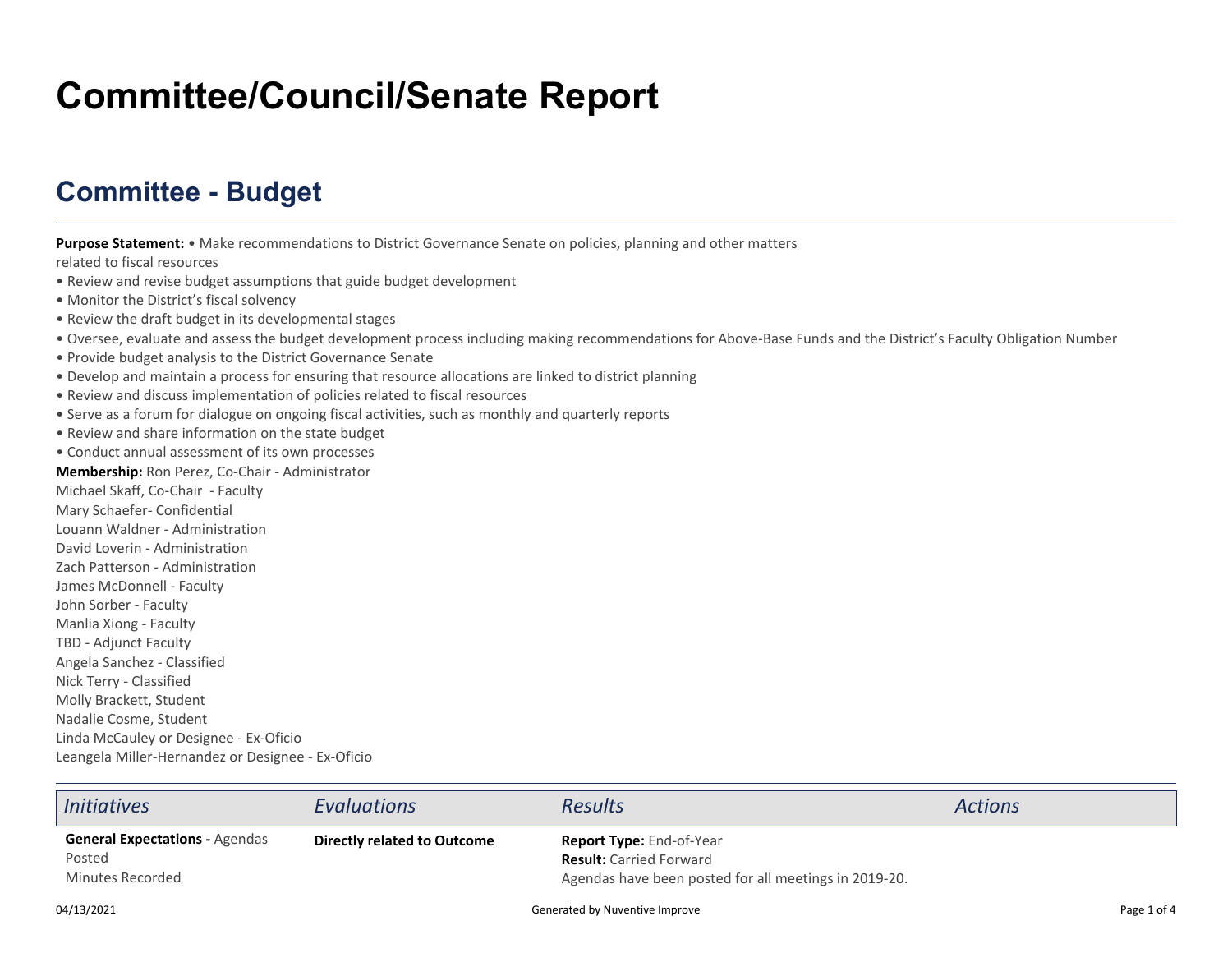| <b>Initiatives</b>                                                                                                                                                                                                                                                               | Evaluations                        | Results                                                                                                                                                                                                                                                                                                              | <b>Actions</b> |
|----------------------------------------------------------------------------------------------------------------------------------------------------------------------------------------------------------------------------------------------------------------------------------|------------------------------------|----------------------------------------------------------------------------------------------------------------------------------------------------------------------------------------------------------------------------------------------------------------------------------------------------------------------|----------------|
| <b>Quorum Attained</b><br>Attendance at Meetings Recorded in<br>Minutes<br><b>Initiative Status: Active</b><br>Academic Year: 2013 - 2014, 2014 -<br>2015, 2015 - 2016, 2016 - 2017, 2017<br>- 2018, 2018 - 2019, 2019 - 2020,<br>$2020 - 2021$<br><b>Start Date: 09/02/2013</b> | <b>Directly related to Outcome</b> | Quorums have been attained at all meetings. Minutes have<br>been approved and posted for each meeting and the<br>attendance at the meetings has been recorded in the<br>minutes. (04/12/2021)                                                                                                                        |                |
|                                                                                                                                                                                                                                                                                  |                                    | Report Type: End-of-Year<br><b>Result: Carried Forward</b><br>Agendas have been posted for all meetings in 2019-20.<br>Quorums have been attained at all meetings. Minutes have<br>been approved and posted for each meeting and the<br>attendance at the meetings has been recorded in the<br>minutes. (04/13/2020) |                |
|                                                                                                                                                                                                                                                                                  |                                    | Report Type: End-of-Year<br><b>Result: Carried Forward</b><br>Agendas have been posted for all meetings in 2018-19.<br>Quorums have been attained at all meetings. Minutes have<br>been approved and posted for each meeting and the<br>attendance at the meetings has been recorded in the<br>minutes. (04/17/2019) |                |
|                                                                                                                                                                                                                                                                                  |                                    | Report Type: End-of-Year<br><b>Result: Carried Forward</b><br>Agendas have been posted for all meetings in 2107-18.<br>Quorums have been attained at all meetings. Minutes have<br>been approved and posted for each meeting and the<br>attendance at the meetings has been recorded in the<br>minutes. (05/02/2018) |                |
|                                                                                                                                                                                                                                                                                  |                                    | Report Type: End-of-Year<br><b>Result: Carried Forward</b><br>Agendas have been posted for all meetings in 2016-17.<br>Quorums have been attained at all meetings. Minutes have<br>been approved and posted for each meeting. The<br>attendance at the meetings has been recorded in the<br>minutes. (03/21/2017)    |                |
|                                                                                                                                                                                                                                                                                  |                                    | Report Type: End-of-Year<br><b>Result: Carried Forward</b><br>Agendas have been posted for all meetings in 2015-16.<br>Quorums have been attained at all meetings. Minutes have<br>been approved and posted for each meeting. The<br>attendance at the meetings has been recorded in the<br>minutes. (04/06/2016)    |                |
|                                                                                                                                                                                                                                                                                  |                                    | Report Type: End-of-Year                                                                                                                                                                                                                                                                                             |                |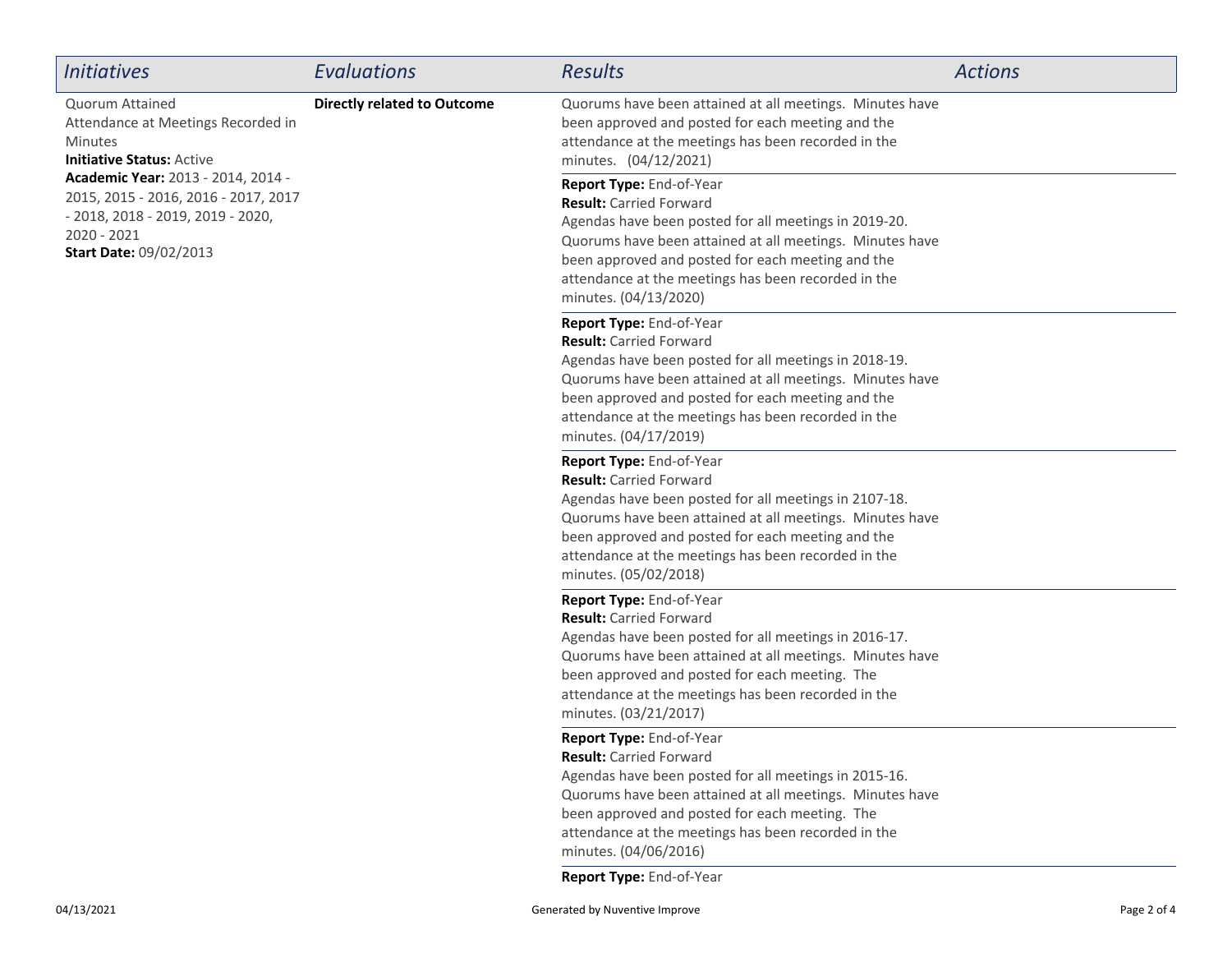| <b>Initiatives</b>                                                                                                                                                                                                                                                                                                                                                                                   | Evaluations                        | <b>Results</b>                                                                                                                                                                                                                                                                                                                                                                                                                                                                                                                          | <b>Actions</b> |
|------------------------------------------------------------------------------------------------------------------------------------------------------------------------------------------------------------------------------------------------------------------------------------------------------------------------------------------------------------------------------------------------------|------------------------------------|-----------------------------------------------------------------------------------------------------------------------------------------------------------------------------------------------------------------------------------------------------------------------------------------------------------------------------------------------------------------------------------------------------------------------------------------------------------------------------------------------------------------------------------------|----------------|
|                                                                                                                                                                                                                                                                                                                                                                                                      | <b>Directly related to Outcome</b> | <b>Result:</b> Carried Forward<br>Agendas have been posted for all meetings in 2014-15.<br>Quorums have been attained at all meetings. Minutes have<br>been approved and posted for each meeting. The<br>attendance at the meetings has been recorded in the<br>minutes. (04/15/2015)                                                                                                                                                                                                                                                   |                |
| Annual Above-Base Training (19-20,<br>20-21) - Continue annual fall above-<br>base training; enhance above-base<br>training for Budget Committee<br>members, as needed<br><b>Initiative Status: Active</b><br>Academic Year: 2019 - 2020, 2020 -<br>2021<br>Start Date: 08/28/2019                                                                                                                   | <b>Directly related to Outcome</b> | Report Type: End-of-Year<br><b>Result: Carried Forward</b><br>Due to COVID-19 in-person meeting restrictions, the annual<br>Above-Base training was included as part of the Program<br>Review training session on August 14, 2020. This training<br>will be incorporated into the annual Program Review<br>training sessions. (04/12/2021)                                                                                                                                                                                              |                |
|                                                                                                                                                                                                                                                                                                                                                                                                      |                                    | Report Type: End-of-Year<br><b>Result: Carried Forward</b><br>Above-base resource request training for all faculty and<br>staff was held on September 3, 2019. The video link and<br>PowerPoint presentation used during the training was<br>shared via COSeNEWS on September 9, 2019. Budget<br>Committee reviewed and discussed the PowerPoint at their<br>September 25, 2019 meeting. (04/13/2020)                                                                                                                                   |                |
| <b>Monitor New Student Centered</b><br><b>Funding Formula as it Affects COS</b><br>(19-20, 20-21) - Budget Committee<br>will monitor and ensure effective use<br>of resource allocations and<br>promotion of greater equity and<br>success for students with those state<br>allocations.<br><b>Initiative Status: Active</b><br>Academic Year: 2019 - 2020, 2020 -<br>2021<br>Start Date: 08/28/2019 | <b>Directly related to Outcome</b> | Report Type: End-of-Year<br><b>Result: Carried Forward</b><br>Budget Committee received updates on the 19-20 and 20-<br>21 budget appropriations via the Student Centered Funding<br>Formula at their September 10, October 8 & 22, November<br>12, December 10, 2020, January 28, and March 11, 2021<br>meetings. (04/13/2021)                                                                                                                                                                                                         |                |
|                                                                                                                                                                                                                                                                                                                                                                                                      |                                    | Report Type: End-of-Year<br><b>Result: Carried Forward</b><br>Budget Committee has received updates on the FY 2019-20<br>and 2020-21 appropriations for the Student Centered<br>Funding Formula during academic year 2019-20. Currently<br>in the budget planning stages for FY 2020-21 and waiting for<br>the Governor's May Revise in order to prepare the FY 2020-<br>21 tentative budget. Information will be shared at the<br>following venues: Budget Committee, DGS, Campus Forums<br>and Governing Board meetings. (04/13/2020) |                |